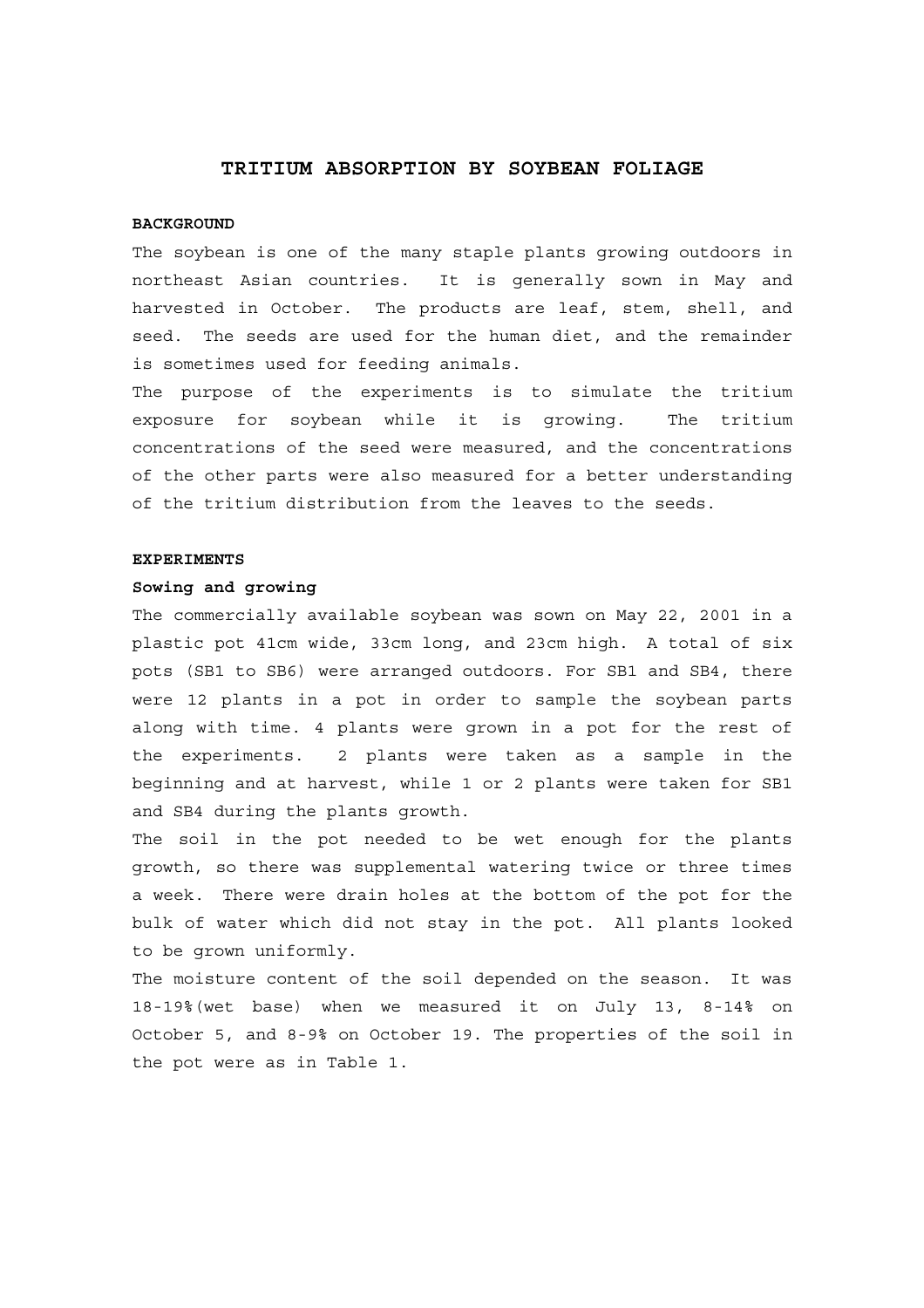| Table 1. The physical and chemical properties of the soil |    |            |
|-----------------------------------------------------------|----|------------|
| p.H                                                       |    | 5.1        |
| Organic Matter (%)                                        |    | 1.56       |
| Total Nitrogen (ppm)                                      |    | 904.7      |
| Cation exchange capacity (me/100g)                        |    |            |
| Exchangeable cation $(me/100q)$                           | Ca | 1.38       |
|                                                           | Mq | 0.36       |
|                                                           | Κ  | 0.67       |
| $Sand$ $(*)$                                              |    | 73         |
| $Silt$ $(*)$                                              |    | 23         |
| $Clay$                                                    |    | 4          |
| Soil type                                                 |    | Sandy loam |

The sowing was made on May 22, and the flowers of the plants started to show on July 7. The pods seemed to grow from July 10 or later. The harvest was done on Oct. 5.

Table 2 shows the fresh and dried biomass of the soybean when the tritium exposure experiments were conducted. Table 3 shows the fresh and dried biomass at harvest(Oct.5).

Table 2. Biomass of soybean(g-fresh/m2) when conducting the exposure experiment.

| Exp.            | Date of exp. | Biomass(g-fresh/m2) |        |       |       |        |
|-----------------|--------------|---------------------|--------|-------|-------|--------|
|                 |              | stem                | leaves | shell | seed  | total  |
| SB1             | 7/2          | 323.7               | 637.7  |       |       | 961.4  |
| SB <sub>2</sub> | 7/13         | 416.6               | 803.0  |       |       | 1219.5 |
| SB <sub>3</sub> | 7/30         | 789.4               | 1557.1 | 379.7 |       | 2726.2 |
| SB4             | 8/9          | 545.8               | 914.6  | 392.8 | 162.6 | 2015.7 |
| SB <sub>5</sub> | 8/24         | 918.7               | 1555.9 | 939.5 | 754.2 | 4168.4 |
| $SB*$           | 8/30         | 700.2               | 1193.6 | 750.0 | 688.7 | 3332.6 |
| SB <sub>6</sub> | 9/17         | 759.2               | 1354.0 | 836.8 | 635.9 | 3586.0 |

SB\*: this experiment was conducted for other purposes.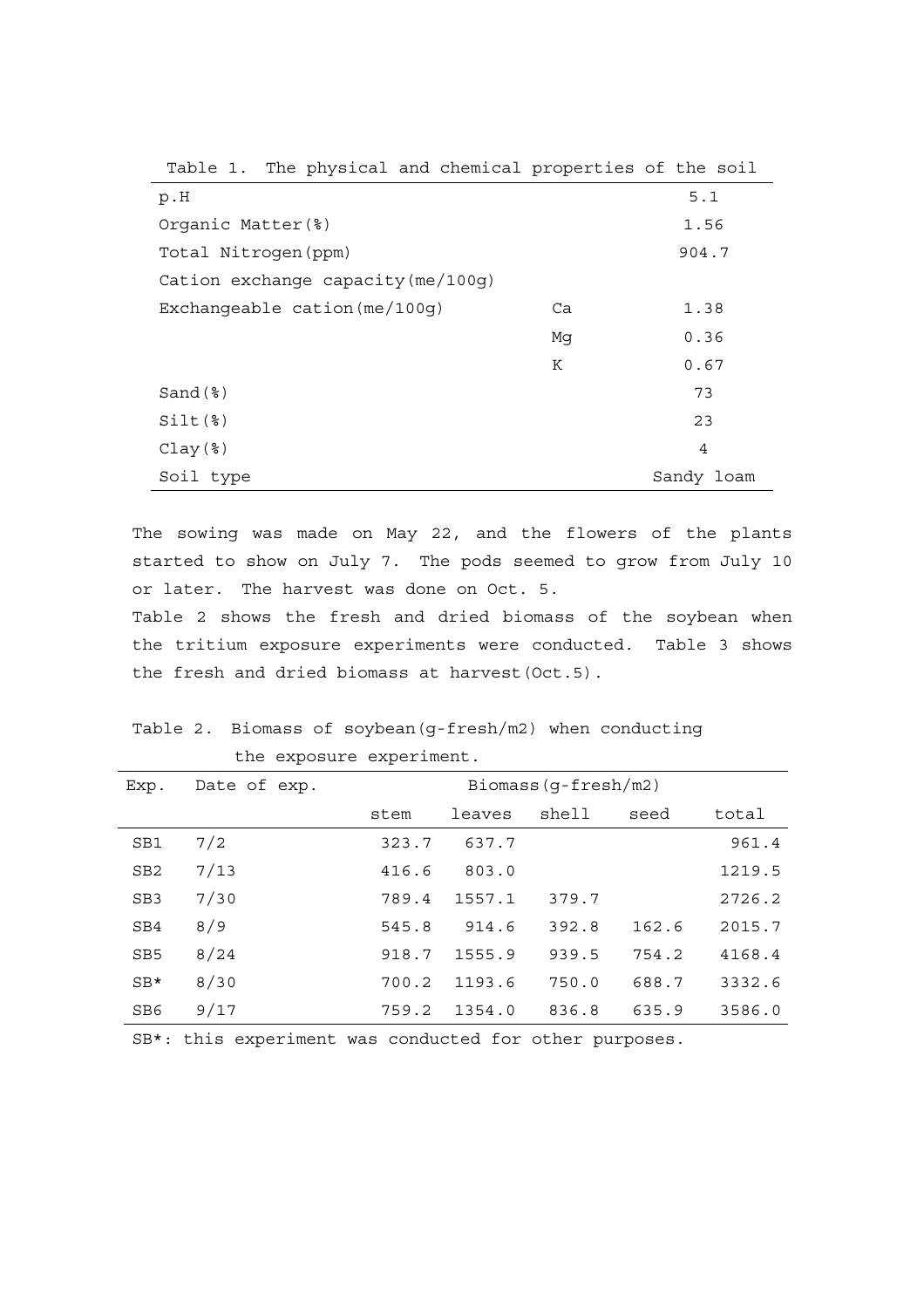|                 |              | conducting the exposure experiment |        |       |       |        |
|-----------------|--------------|------------------------------------|--------|-------|-------|--------|
| Exp             | Date of exp. | Biomass $(g-dry/m2)$               |        |       |       |        |
|                 |              | stem                               | leaves | shell | seed  | total  |
| SB1             | 7/2          | 57.6                               | 115.6  |       |       | 173.2  |
| SB <sub>2</sub> | 7/13         | 86.5                               | 172.8  |       |       | 259.3  |
| SB <sub>3</sub> | 7/30         | 222.5                              | 424.7  | 70.5  |       | 717.7  |
| SB4             | 8/9          | 174.3                              | 303.5  | 109.5 | 44.5  | 631.8  |
| SB <sub>5</sub> | 8/24         | 324.0                              | 503.3  | 267.4 | 225.1 | 1319.9 |
| $SB*$           | 8/30         | 243.8                              | 378.3  | 206.2 | 213.3 | 1041.5 |
| SB <sub>6</sub> | 9/17         | 281.2                              | 471.1  | 224.4 | 189.1 | 1165.7 |

Table 2-continued. Biomass of soybean(g-dry/m2) when conducting the exposure experiment

SB\*: this experiment was conducted for other purposes.

|                 |                     | $220$ $-220$ $-20$ $-20$ $-1$ | $        -$ |        |        |
|-----------------|---------------------|-------------------------------|-------------|--------|--------|
| Exp.            | Biomass(g-fresh/m2) |                               |             |        |        |
|                 | stem                | leaves                        | shell       | seed   | total  |
| SB1             | 1259.6              | 1503.0                        | 920.0       | 703.0  | 4385.7 |
| SB <sub>2</sub> | 1529.5              | 2211.1                        | 1388.2      | 1191.4 | 6320.2 |
| SB <sub>3</sub> | 1530.2              | 2201.0                        | 1141.9      | 609.5  | 5482.6 |
| SB4             | 1194.5              | 1687.1                        | 876.0       | 193.9  | 3951.5 |
| SB <sub>5</sub> | 1356.1              | 1985.5                        | 1075.2      | 513.8  | 4930.7 |
| $SB*$           | 1144.9              | 1826.3                        | 852.2       | 438.7  | 4262.1 |
| SB <sub>6</sub> | 1205.5              | 2079.2                        | 669.8       | 579.9  | 4534.4 |

Table 3. Biomass of soybean(g-fresh/m2) at harvest

SB\*: this experiment was conducted for other purposes.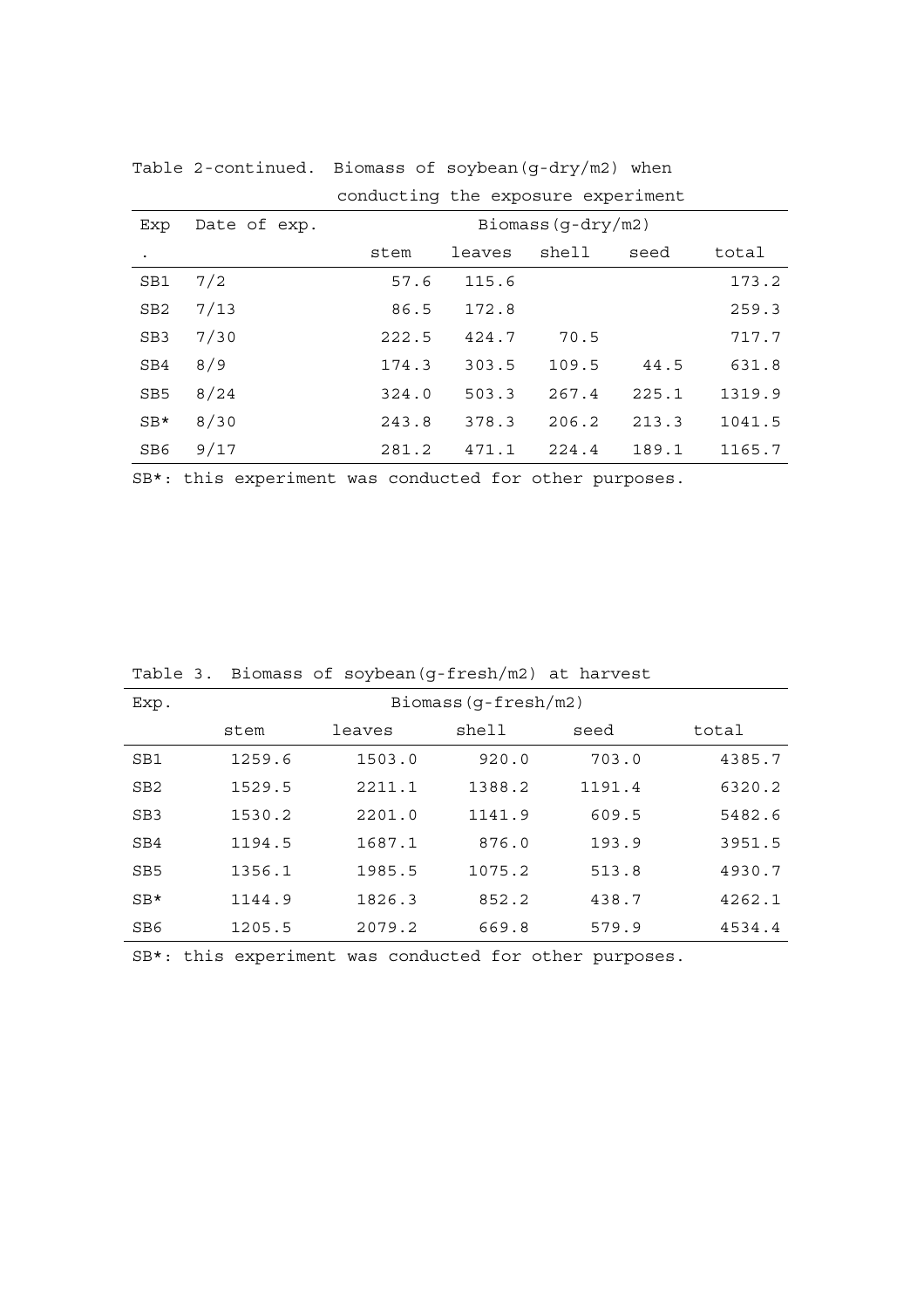| Exp.            | Biomass $(q-dry/m2)$ |        |       |       |        |
|-----------------|----------------------|--------|-------|-------|--------|
|                 | stem                 | leaves | shell | seed  | total  |
| SB1             | 370.0                | 552.4  | 448.5 | 358.0 | 1728.9 |
| SB <sub>2</sub> | 503.5                | 1278.6 | 747.5 | 695.3 | 3225.0 |
| SB <sub>3</sub> | 453.7                | 846.1  | 357.0 | 220.8 | 1877.6 |
| SB4             | 329.2                | 617.1  | 261.2 | 79.4  | 1286.9 |
| SB <sub>5</sub> | 398.2                | 745.6  | 335.6 | 188.9 | 1668.3 |
| $SB*$           | 360.2                | 685.4  | 446.7 | 247.9 | 1740.3 |
| SB6             | 535.3                | 1068.3 | 319.3 | 318.6 | 2241.4 |

Table 3-continued. Biomass of soybean(g-dry/m2) at harvest

SB\*: this experiment was conducted for other purposes.

The leaf area index(LAI) was not measured during the experiments, however we found a simple description for the LAI in a  $publication<sup>1</sup>$ . In general for the soybean, LAI increases proportionally from about May 25 to Aug. 10 reaching 6 to 7. Remaining constant for a while until about Aug. 30, LAI decreases to 2 to 4 by about Oct.5.

### **Tritium exposure**

The pots with soybeans were introduced into a glove box 95cm long, 95cm wide, and 130cm high for the tritium exposure. The glove box was made of acryl and the experiments were conducted under natural solar conditions.

The surface of the soil was covered with vinyl paper to prevent a direct contact of the tritium with the soil so that the soybean absorbed the tritium through only foliage. While the tritiated water was evaporated in the glove box, the inside of the glove box was getting foggy due to the condensation of the water inside the wall of the glove box. The surface of the soybean leaves might be covered with the condensed water film. This is a more realistic situation if the tritium exposure happened in the morning.

After the exposure, the soybean was moved outdoors. Then the vinyl paper covering the soil surface of the pot was removed as soon as the plant sampling was finished. The pots were placed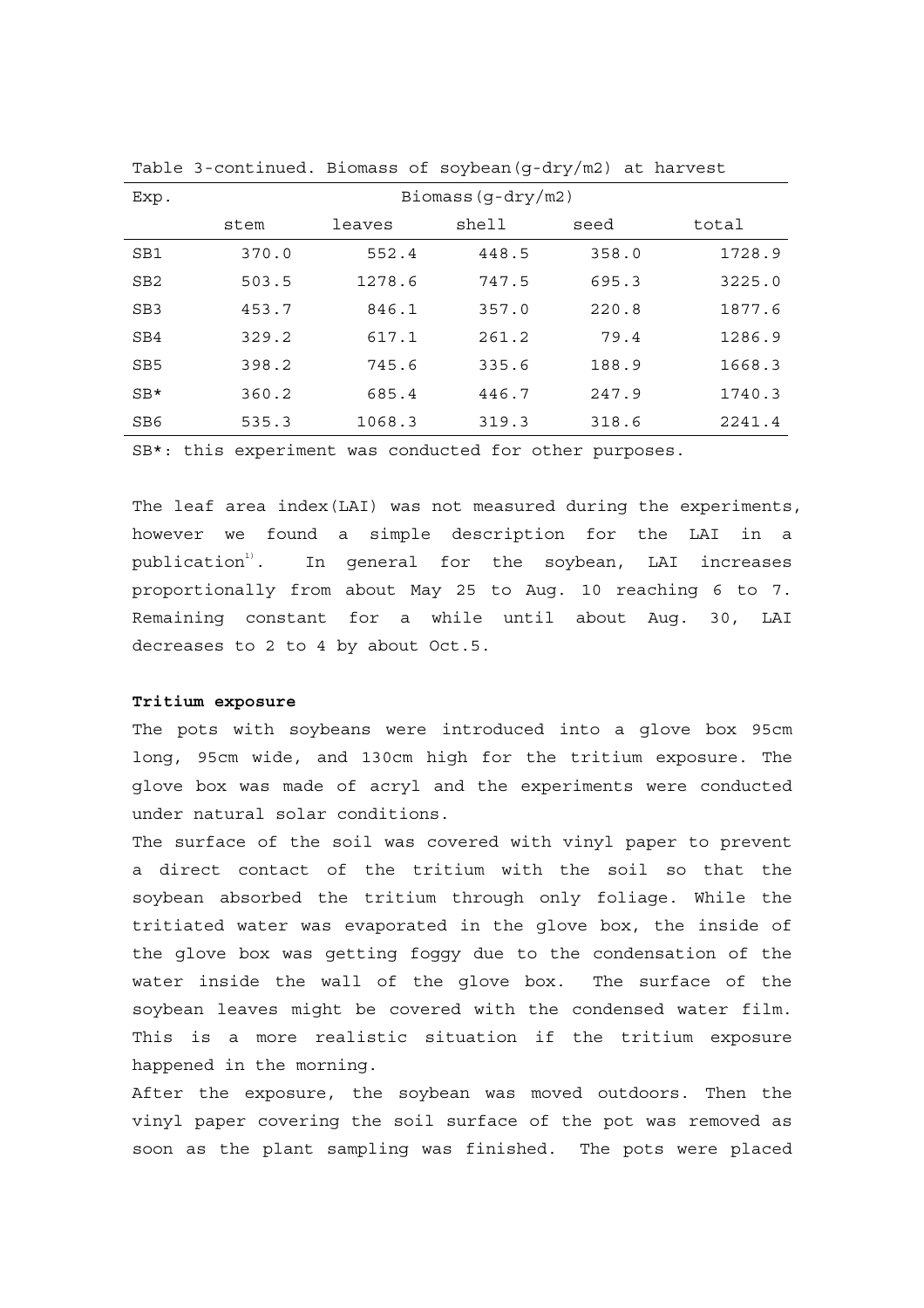in an open field among other soybean plants.

The tritium exposure was carried out six times at different growth times: July 2, July 13, July 30, August 9, August 24, and September 17.

The glove box included the heating coil for the HTO evaporation, fans for an even circulation of the HTO in the glove box. The tritium exposure was conducted between about 9:00 am and 10:00 am for an hour. The air of 1.5L including HTO in the glove box was drawn every five minutes. Then the air was passed through the scintillation vial which contained 20ml of distilled water in order to remove the HTO moisture to the distilled water.

After exposure for an hour, an external fan was operated to clean up the tritium in the glove box for about 5 minutes. Then the glove box was opened to move the pots out for the sampling of the parts of the soybean. It took about 5-7 min. The total elapsed time between just finishing the tritium exposure to sampling was 10 to 12 min, or 0.2 hr.

## **TRITIUM MEASUREMENTS**

#### **Sampling and measurement**

In six experiments, the first and the fourth experiments were analyzed for the tritium change of the soybean parts with time by sampling several times while the soybean was growing outdoors. The other experiments had sampling times of twice only, which are the exposure and harvest. The soybean was harvested on October 5, 2003.

The samples were separated by parts and stored in a freezer. The tissue free water tritium(TFWT) was extracted and collected by freeze drying. Residual TFWT and exchangeable organically bound tritium(OBT) in the freeze dried samples were removed by an appropriate exchange process. Then the samples were dried using  $P_2O_5$ , and combusted by an Oxidizer(Oxidizer 306, Canberra Packard). The generated water was collected in a 20ml scintillation vial.

Tritium was measured using a liquid scintillation detector(Quantulus 1220, Wallac). The measurement was conducted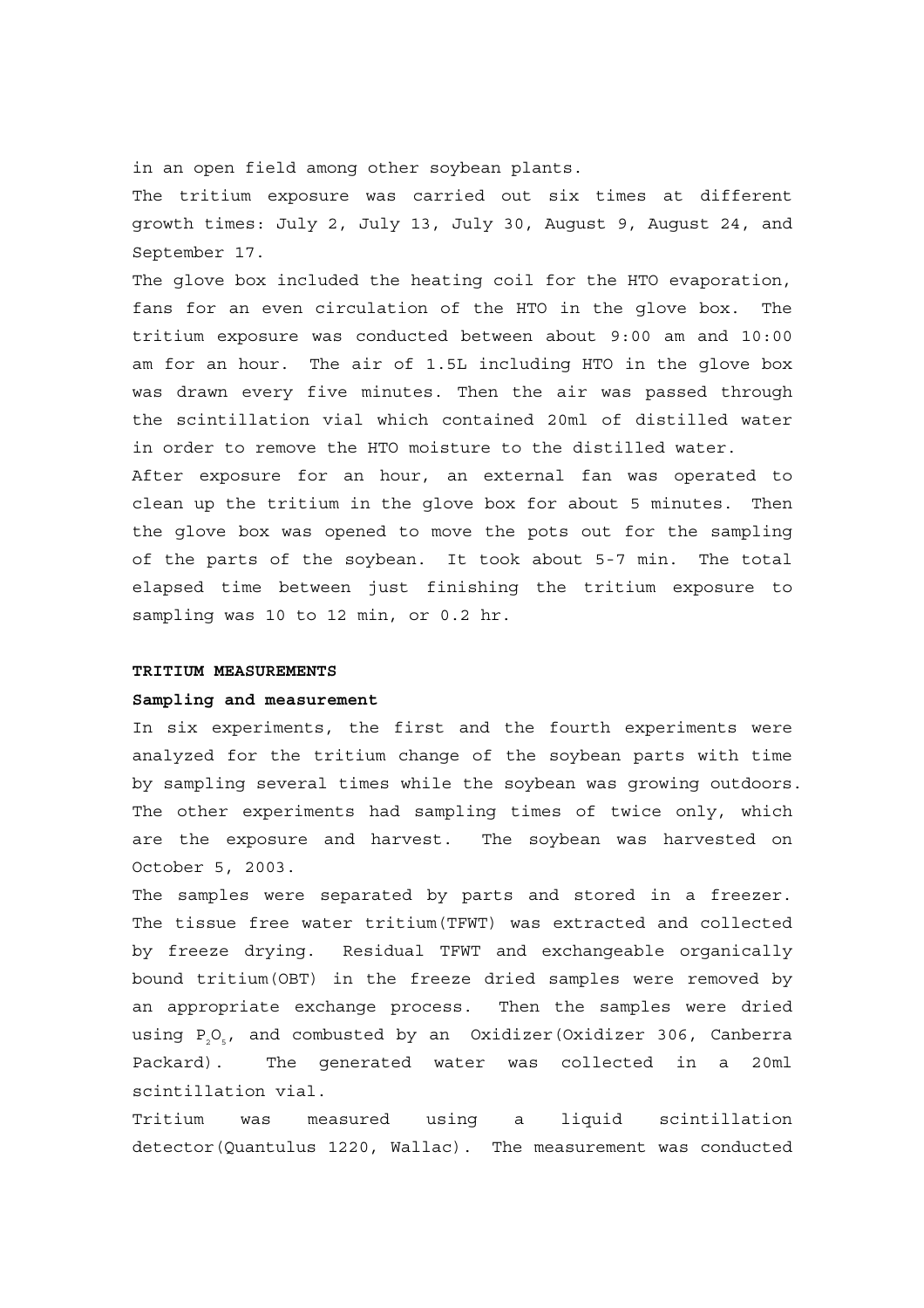three times for 20 - 30 min. each. The uncertainty of the measurement was about 10%.

### **Air in the glove box**

Tritium concentration in the glove box is summarized in Table 4. The rest of the detailed data is attached in the excel file(sbTbox.xls). The HTO concentration in the  $6<sup>th</sup>$  column in Table 4 means the HTO in air moisture.

| Run | Time     | Temp. $(C)$ | Rel. | Solar | HTO(Bq/ml H2O)<br>in                     |
|-----|----------|-------------|------|-------|------------------------------------------|
| ID  | (hr:min) |             |      |       | humidity(%) radiation(klux) air moisture |
| SB1 | 9:25     | 33.5        | 59.4 | 36.3  |                                          |
|     | 9:30     | 34.2        | 75.1 | 44.3  | start                                    |
|     | 9:35     | 34.7        | 80.4 | 42.6  | 7049.4                                   |
|     | 9:40     | 36.0        | 83.7 | 46.4  | 67371.4                                  |
|     | 9:45     | 37.0        | 85.2 | 44.1  | 72540.9                                  |
|     | 9:50     | 38.1        | 85.1 | 48.9  | 100810.4                                 |
|     | 9:55     | 39.2        | 84.9 | 61.7  | 94546.7                                  |
|     | 10:00    | 40.4        | 83.7 | 42.9  | 103855.3                                 |
|     | 10:05    | 41.0        | 82.6 | 48.1  | 92975.5                                  |
|     | 10:10    | 41.5        | 81.5 | 61.5  | 90677.4                                  |
|     | 10:15    | 42.2        | 81.0 | 66.7  | 84050.9                                  |
|     | 10:20    | 43.1        | 80.2 | 61.7  | 83696.6                                  |
|     | 10:25    | 43.6        | 78.8 | 66.9  | 73117.1                                  |
|     | 10:30    | 44.0        | 77.1 | 72.3  | 72617.8                                  |
|     | 10:35    | 42.2        | 43.5 | 35.2  | 66306.7                                  |

Table 4. Tritium exposure for the soybean(SB1:July 2)

The HTO concentration in the glove box increased for 20-30 min by an evaporation of the HTO. After completion of the HTO evaporation, it decreased gradually.

# **Background**

HTO concentrations in the air in the background, ranged as follows depending on the season.

July 0.016 - 0.069 Bq/m3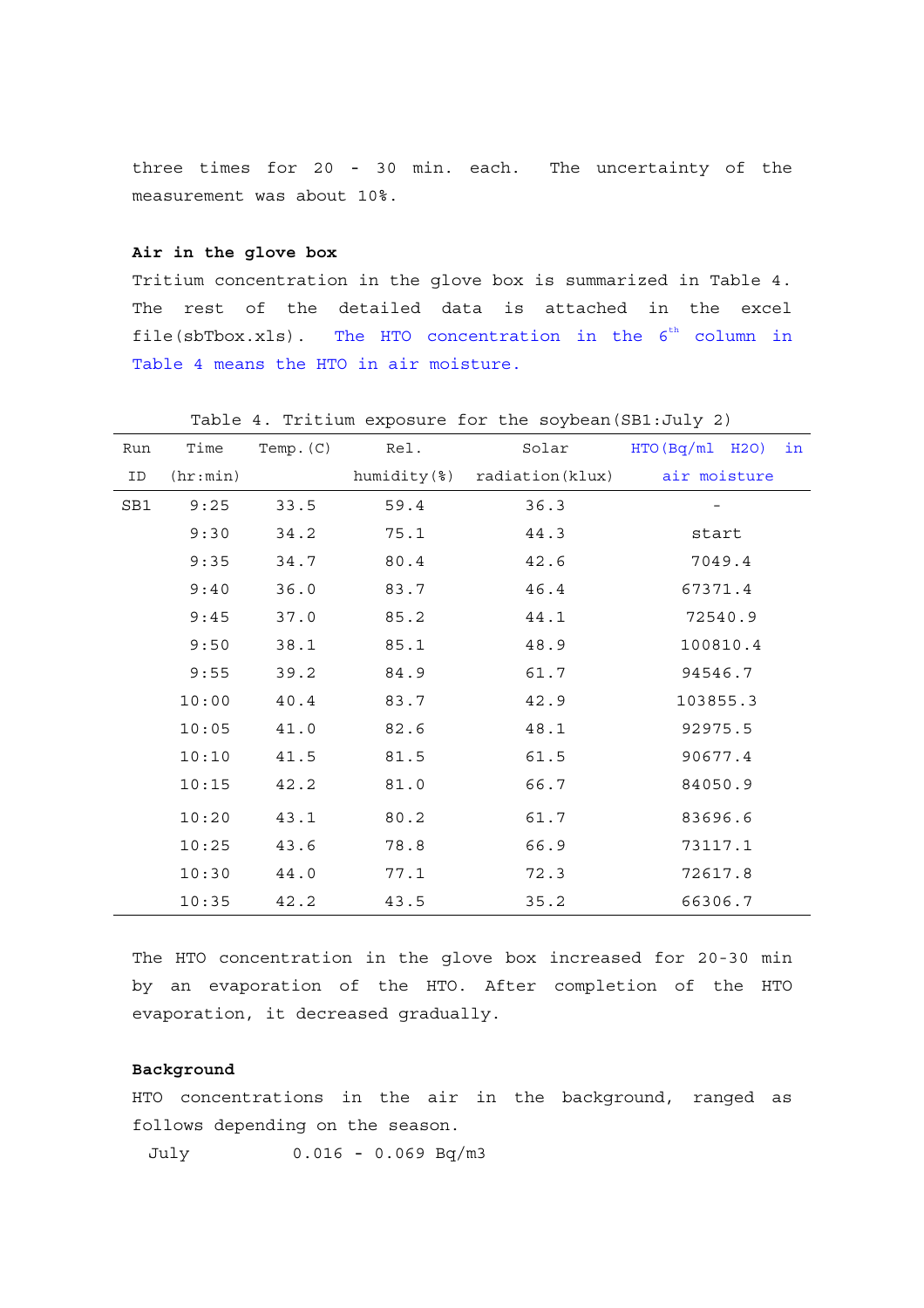| August    |                       |  | $0.013 - 0.049$ Bq/m3 |
|-----------|-----------------------|--|-----------------------|
| September | $0.040 - 0.060 Bq/m3$ |  |                       |

#### **Vegetation**

The leaf, stem, shell and seed of the soybean were sampled just after the tritium exposure and harvest with six experiments. Particularly, for the first(SB1) and the fourth experiments(SB4), parts of the soybean plants were sampled several times while they were growing. For SB1, the elapsed times after the exposure and the sampling date and times were: 0.2hr(July 2), 1hr(July 2), 24hrs(July 3), 120hrs(July 7), 336hrs(July 16), 936hrs(August 10), 1608hrs(Sept. 7), and 2280hrs(Oct. 5). For SB4, they were 0.2hr(Aug. 9), 1hr(Aug. 9), 24hrs(Aug. 10), 120hrs(Aug. 14), 336hrs(Aug. 23), 768hrs(Sept. 10), and 1368hrs(Oct. 5).

### **METEOROLOGICAL MEASUREMENTS**

The soybean was moved after tritium exposure, and grown outdoors. The location of the planting has an elevation of 20m above sea level. The tritium concentration decreased gradually with time. There is a meteorological tower near the planting area, and the meteorological information could be obtained from the tower. The related meteorological information is attached in files: sbTHS.xls for the temperature, humidity, solar radiation information and sbWR.xls for the wind and rainfall information. The information on the stability class was added to sbWR.xls. The unit used in sbTbox.xls is klux, while in sbTHS.xls it is W/m2. The instruments for measuring the solar radiation are in Table 5.

Table 5. Instruments for measuring the solar radiation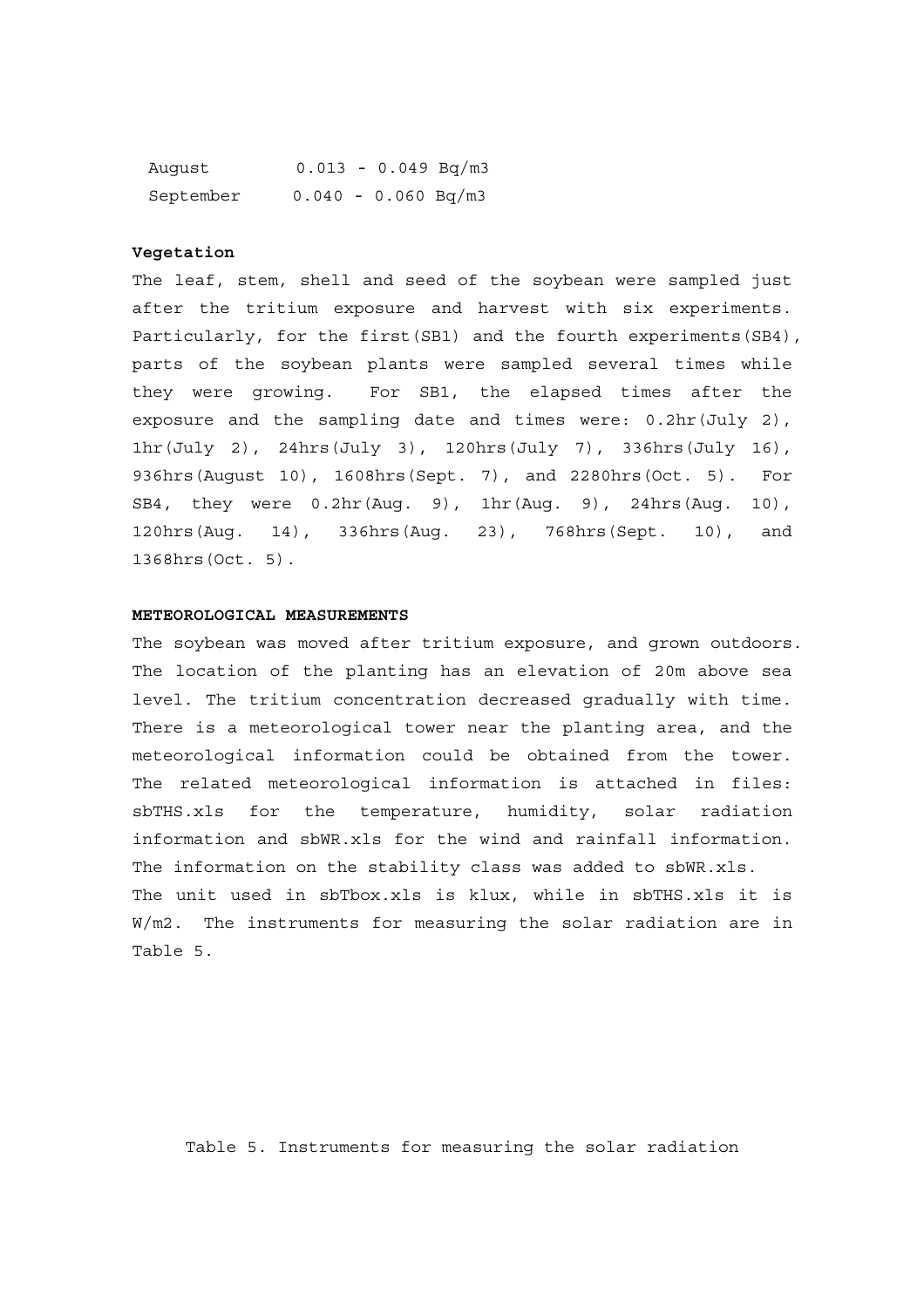| For glove box | Illuminance Meter (ANA-F11)                                    |
|---------------|----------------------------------------------------------------|
|               | Tokyo Photoelectric Co. Ltd (Japan)                            |
|               | For meteorological tower Silicon Cell Pyranometer (Model 3120) |
|               | Qualimetrics, Inc. (USA)                                       |

According to the publication<sup>2)</sup>, the conversion factor between radiant flux density(W/m2) and illuminance(klux), (W/m2)/klux depends on the wave length, ranging from 4.0 to 5.5. However, the experiments were carried out in acryl-made glove box so that the actual light effect in the glove box might be less than what actually happened in an open field. Local cloud condition or a nearby forest may affect the results, for example. We have checked the relation between the radiant flux density(W/m2) and the illuminance(klux) and summarize it in Table 6.

|               |       | Illuminance(klux) |                 | Radiant flux     |
|---------------|-------|-------------------|-----------------|------------------|
|               |       |                   |                 | density $(W/m2)$ |
| Date and time |       | In the glove box  | In the field,   | In the field     |
|               |       |                   | Nearby<br>glove |                  |
|               |       |                   | box             |                  |
| Dec.05        | 14:00 | 4.76              | 5.64            | 52.61            |
|               | 15:30 | 3.41              | 3.69            | 70.02            |
| Dec.08        | 11:30 | 43.8              | 51.7            | 426.90           |
|               | 12:30 | 27.8              | 42.6            | 257.54           |
|               | 13:30 | 4.8               | 5.0             | 110.78           |

Table 6. Measurement of the illuminance and radiant flux density

## **SCENARIO CALCULATIONS**

Using the information provided, please calculate

1.HTO concentration in the free water of the soybean in the SB1 experiment at the following plant parts, dates and times.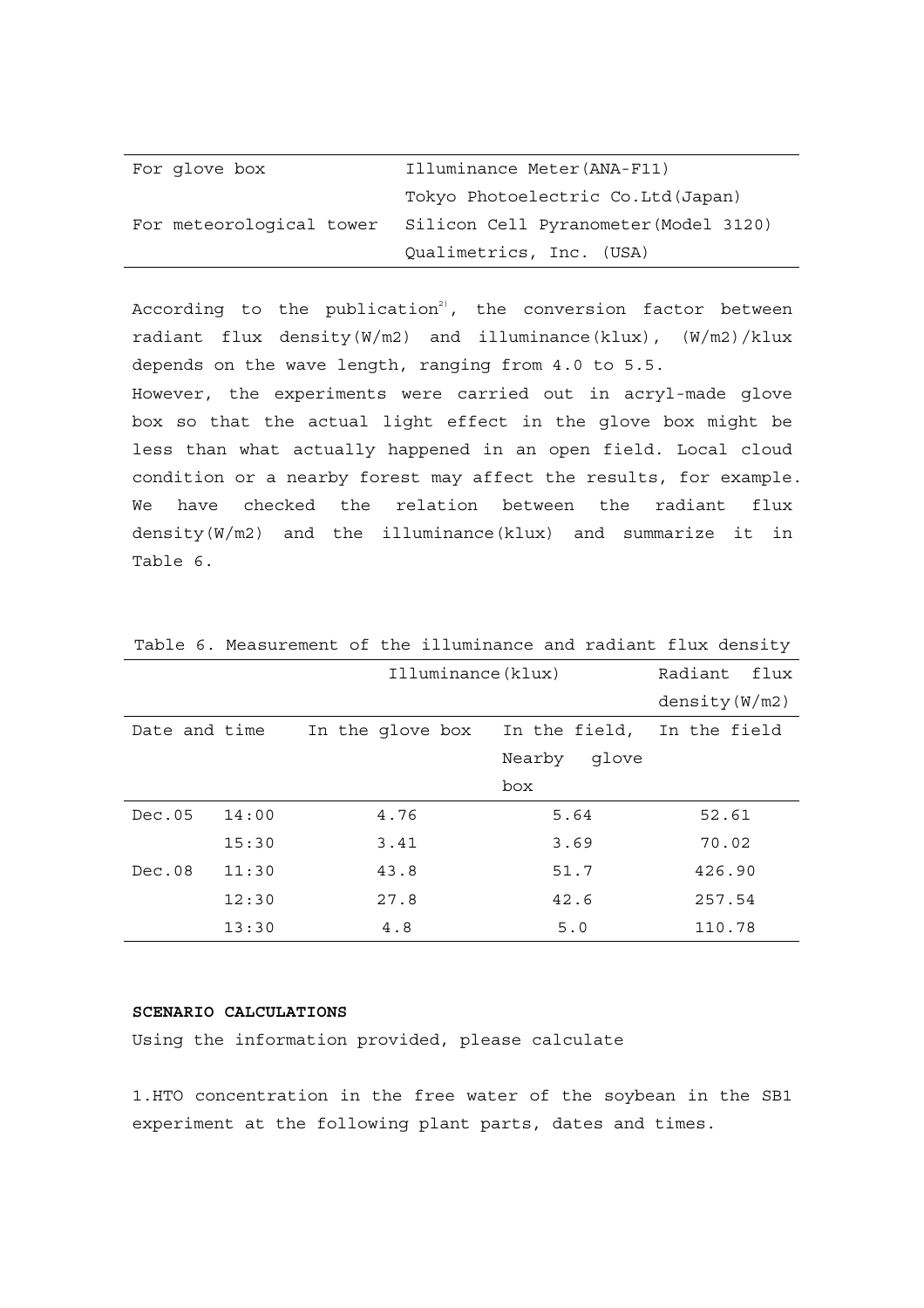(i)in the plant body(stem and leaves) 10:40 July 2(0.2 hr) \* 11:30 July 2(1 hr) July 3 (24 hrs) July 7 (120 hrs) July 16 (336 hrs) Aug. 10 (936 hrs) Sep. 7 (1608 hrs) Oct. 5 (2280 hrs) \*The numbers in parenthesis means the elapsed time after the exposure experiments (ii)in the pods(shell and seeds) Aug. 10 (936 hrs) Sep. 7 (1608 hrs) Oct. 5 (2280 hrs) 2.HTO concentration in the free water of the soybean in the SB4 experiment at the following plant parts, dates and times. (i)in the plant body(stem and leaves) 10:40 Aug. 9(0.2 hr)\* 11:30 Aug. 9(1 hr) Aug. 10 (24 hrs) Aug. 14 (120 hrs) Aug. 23 (336 hrs) Sept. 10 (768 hrs) Oct. 5 (1368 hrs) \*The numbers in parenthesis means the elapsed time after the exposure experiments (ii)in the pods(shell and seeds)  $10:40$  Aug.  $9(0.2 \text{ hr})*$ 11:30 Aug. 9(1 hr) Aug. 10 (24 hrs) Aug. 14 (120 hrs)